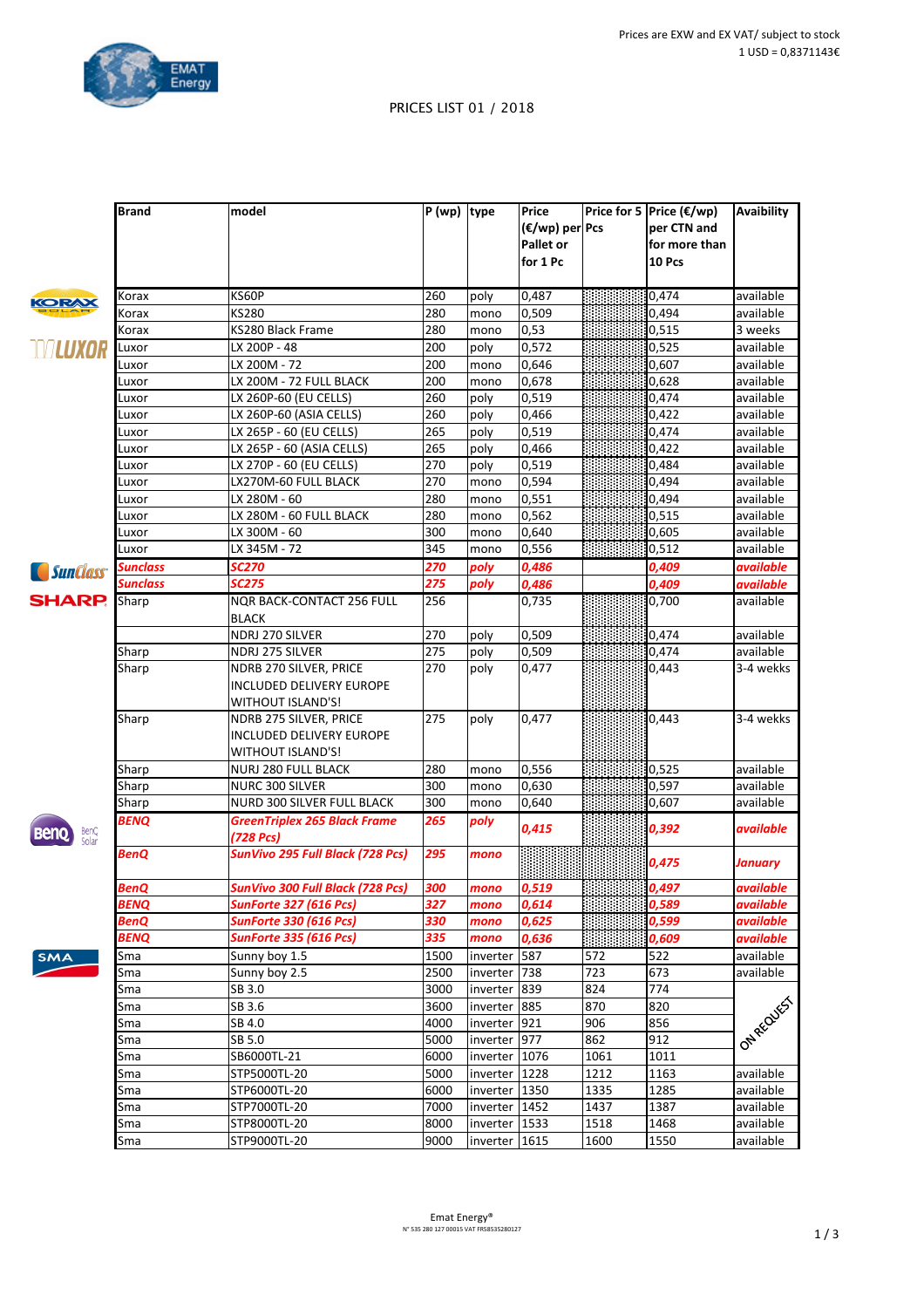



## PRICES LIST 01 / 2018

| <b>Brand</b> | model                      | $\sqrt{P(wp)}$ type |                 | Price<br>(€/wp) per Pcs |            | Price for 5 Price (€/wp)<br>per CTN and | Avaibility |  |
|--------------|----------------------------|---------------------|-----------------|-------------------------|------------|-----------------------------------------|------------|--|
|              |                            |                     |                 | Pallet or               |            | for more than                           |            |  |
|              |                            |                     |                 | for 1 Pc                |            | 10 Pcs                                  |            |  |
|              |                            |                     |                 |                         |            |                                         |            |  |
| Sma          | STP10000TL-20              | 10000               | inverter  1798  |                         | 1783       | 1733                                    | available  |  |
| Sma          | STP12000TL-20              | 12000               | inverter   2036 |                         | 2021       | 1971                                    | available  |  |
| Sma          | STP15000TL-30              | 15000               | inverter   2001 |                         | 1986       | 1936                                    | available  |  |
| Sma          | STP15000TL-30 with Display | 15000               | inverter 2147   |                         | 2132       | 2082                                    | available  |  |
| Sma          | STP20000TL-30              | 20000               | inverter 12202  |                         | 2187       | 2137                                    | available  |  |
| Sma          | STP20000TL-30 with Display | 20000               | inverter 12344  |                         | 2329       | 2279                                    | available  |  |
| Sma          | STP25000TL-30              | 25000               | inverter 2276   |                         | 2261       | 2211                                    | available  |  |
| Sma          | STP25000TL-30 with Display | 25000               | inverter 2379   |                         | 2364       | 2314                                    | available  |  |
| Sma          | STP60                      | 60000               | inverter 4307   |                         | 4292       | 4242                                    | available  |  |
| ABB          | UNO-2.0-TL-OUTD            | 2000                | inverter 625    |                         | 610        | 560                                     | 2 weeks    |  |
| ABB          | UNO-2.0-TL-OUTD-S          | 2000                | inverter 643    |                         | 628        | 578                                     | 2 weeks    |  |
| ABB          | UNO-3.0-TL-OUTD            | 3000                | inverter 637    |                         | 622        | 572                                     | 2 weeks    |  |
| ABB          | UNO-3.0-TL-OUTD-S          | 3000                | inverter 668    |                         | 653        | 603                                     | 2 weeks    |  |
| ABB          | UNO-3.6-TL-OUTD            | 3600                | inverter 692    |                         | 677        | 627                                     | 2 weeks    |  |
| ABB          | UNO-3.6-TL-OUTD-S          | 3600                | inverter 722    |                         | 707        | 657                                     | 2 weeks    |  |
| ABB          | UNO-4.2-TL-OUTD            | 4200                | inverter 733    |                         | 718        | 668                                     | 2 weeks    |  |
| ABB          | UNO-4.2-TL-OUTD-S          | 4200                | inverter 763    |                         | 748        | 698                                     | 2 weeks    |  |
| ABB          | PVI-3.0-TL-OUTD            | 3000                | inverter 698    |                         | 683        | 633                                     | available  |  |
| ABB          | PVI-3.0-TL-OUTD-S          | 3000                | inverter 733    |                         | 718        | 668                                     | available  |  |
| ABB          | PVI-3.6-TL-OUTD            | 3600                | inverter 770    |                         | 755        | 705                                     | available  |  |
| ABB          | PVI-3.6-TL-OUTD-S          | 3600                | inverter 803    |                         | 788        | 738                                     |            |  |
|              |                            |                     |                 |                         |            |                                         | available  |  |
| ABB          | PVI-4.2-TL-OUTD            | 4200                | inverter 823    |                         | 808        | 758                                     | available  |  |
| ABB          | PVI-4.2-TL-OUTD-S          | 4200                | inverter 856    |                         | 841        | 791                                     | available  |  |
| ABB          | PVI-5000-TL-OUTD           | 5000                | inverter 896    |                         | 881        | 831                                     | 4 weeks    |  |
| ABB          | PVI-5000-TL-OUTD-S         | 5000                | inverter 930    |                         | 915        | 865                                     | 4 weeks    |  |
| ABB          | PVI-6000-TL-OUTD           | 6000                | inverter 941    |                         | 926        | 876                                     | 4 weeks    |  |
| ABB          | PVI-6000-TL-OUTD-S         | 6000                | inverter 986    |                         | 971        | 921                                     | 4 weeks    |  |
| ABB          | PVI-10.0-TL-OUTD           | 10000               | inverter 1261   |                         | 1246       | 1196                                    | 4 weeks    |  |
| ABB          | PVI-10.0-TL-OUTD-S         | 10000               | inverter 1306   |                         | 1291       | 1241                                    | 4 weeks    |  |
| ABB          | PVI-10.0-TL-OUTD-FS        | 10000               | inverter 1316   |                         | 1301       | 1251                                    | 4 weeks    |  |
| ABB          | PVI-12.5-TL-OUTD           | 12500               | inverter 1402   |                         | 1387       | 1337                                    | 4 weeks    |  |
| ABB          | PVI-12.5-TL-OUTD-S         | 12500               | inverter  1443  |                         | 1428       | 1378                                    | 4 weeks    |  |
| ABB          | PVI-12.5-TL-OUTD-FS        | 12500               | inverter 1454   |                         | 1439       | 1389                                    | 4 weeks    |  |
| ABB          | TRIO-5.8-TL-OUTD           | 5800                | inverter 1128   |                         | 1113       | 1063                                    | 2 weeks    |  |
| ABB          | TRIO-5.8-TL-OUTD-S         | 5800                | inverter 1152   |                         | 1137       | 1087                                    | 2 weeks    |  |
| ABB          | TRIO-7.5-TL-OUTD           | 7500                | inverter 1203   |                         | 1188       | 1138                                    | 2 weeks    |  |
| ABB          | TRIO-7.5-TL-OUTD-S         | 7500                | inverter  1250  |                         | 1235       | 1185                                    | 2 weeks    |  |
| ABB          | TRIO-8.5-TL-OUTD           | 8500                | inverter 1230   |                         | 1215       | 1165                                    | 2 weeks    |  |
| ABB          | TRIO-8.5-TL-OUTD-S         | 8500                | inverter 1285   |                         | 1270       | 1220                                    | 2 weeks    |  |
| ABB          | TRIO-20.0-TL-OUTD          | 20000               | inverter 2129   |                         | 2264       | 2214                                    | 2 weeks    |  |
| ABB          | TRIO-20.0-TL-OUTD-S2       | 20000               | inverter 2179   |                         | 2164       | 2114                                    | 2 weeks    |  |
| ABB          | TRIO-20.0-TL-OUTD-S2X      | 20000               | inverter   2511 |                         | 2496       | 2446                                    | 2 weeks    |  |
| ABB          | TRIO-20.0-TL-OUTD-S2F      | 20000               | inverter 2295   |                         | 2280       | 2230                                    | 2 weeks    |  |
| ABB          | TRIO-20.0-TL-OUTD-S1J      | 20000               | linverter 12454 |                         | 2439       | 2389                                    | 2 weeks    |  |
| ABB          | TRIO-20.0-TL-OUTD-S2J      | 20000               | inverter 2503   |                         | 2488       | 2438                                    | 2 weeks    |  |
| ABB          | TRIO-27.6-TL-OUTD          | 27600               | inverter 2446   |                         | 2431       | 2381                                    | 2 weeks    |  |
| ABB          | TRIO-27.6-TL-OUTD-S2       | 27600               | linverter 12494 |                         | 2479       | 2429                                    | 2 weeks    |  |
| ABB          | TRIO-27.6-TL-OUTD-S2X      | 27600               | inverter 2742   |                         | 2727       | 2677                                    | 2 weeks    |  |
| ABB          | TRIO-27.6-TL-OUTD-S2F      | 27600               | inverter   2584 |                         | 2469       | 2519                                    | 2 weeks    |  |
| ABB          | TRIO-27.6-TL-OUTD-S1J      | 27600               | inverter 2782   |                         | 2767       | 2717                                    | 2 weeks    |  |
| ABB          | TRIO-27.6-TL-OUTD-S2J      | 27600               | inverter  2836  |                         | 2821       | 2771                                    | 2 weeks    |  |
| ABB          | TRIO-33.0-TL-OUTD          | 33000               | inverter  2534  |                         | 2519       | 2469                                    | 2 weeks    |  |
| ABB          | TRIO-33.0-TL-OUTD-S        | 33000               | Inverter 2592   |                         | 2577       | 2527                                    | 2 weeks    |  |
| ABB          | TRIO-33.0-TL-OUTD-SX       | 33000               | inverter 2797   |                         | 2782       | 2732                                    | 2 weeks    |  |
| ABB          | TRIO-50.0-TL-OUTD          | 50000               | inverter 3543   |                         | 3528       | 3478                                    | 4 weeks    |  |
| ABB          | TRIO-60.0-TL-OUTD          |                     | 60000  inverter |                         | ON REQUEST |                                         | 4 weeks    |  |
|              |                            |                     |                 |                         |            |                                         |            |  |